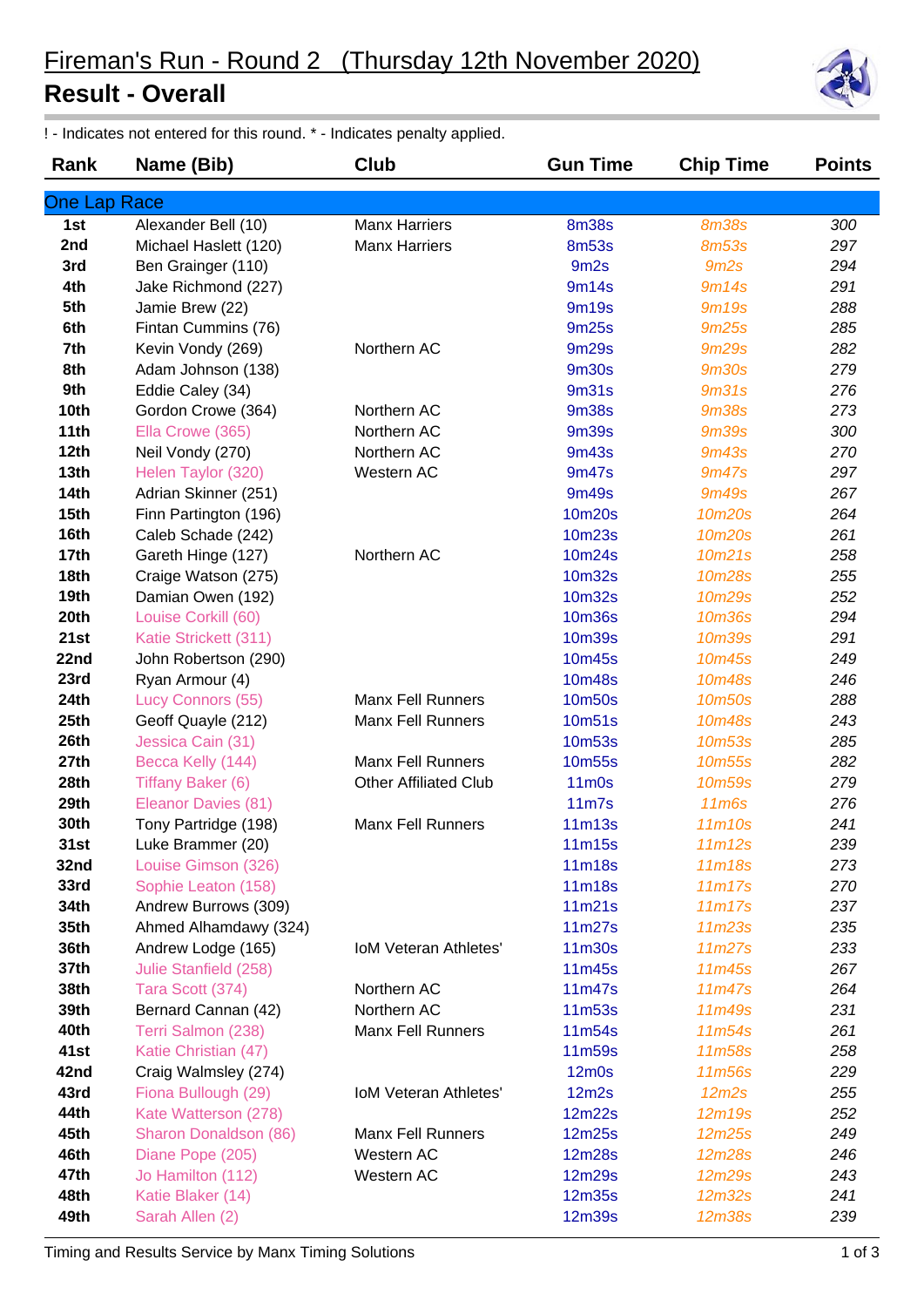## **Result - Overall**



| Rank         | Name (Bib)                 | Club                         | <b>Gun Time</b>   | <b>Chip Time</b>               | <b>Points</b> |
|--------------|----------------------------|------------------------------|-------------------|--------------------------------|---------------|
| <b>50th</b>  | Tony Couperwoods (68)      |                              | 12m40s            | <b>12m35s</b>                  | 227           |
| <b>51st</b>  | Bethan Walmsley (273)      |                              | 12m43s            | 12m43s                         | 237           |
| 52nd         | Hannah Moore (178)         |                              | 12m44s            | 12m44s                         | 235           |
| 53rd         | Lynda Quayle (213)         | <b>Manx Fell Runners</b>     | 12m46s            | 12m46s                         | 233           |
| <b>54th</b>  | Colin Crooks (295)         |                              | <b>12m53s</b>     | 12m50s                         | 225           |
| <b>55th</b>  | Jim Caley (35)             |                              | $13m$ Os          | $13m$ Os                       | 223           |
| 56th         | Jan Lewis (161)            | Northern AC                  | 13m2s             | <b>12m58s</b>                  | 231           |
| <b>57th</b>  | Alan Teare (260)           |                              | 13m4s             | 13m1s                          | 221           |
| 58th         | Lisa Collister (54)        |                              | 13m11s            | 13 <sub>m</sub> 9 <sub>s</sub> | 229           |
| 59th         | Sally Rothwell Caley (234) | Western AC                   | 13m13s            | 13m13s                         | 227           |
| 60th         | Helen Bedford (8)          |                              | 13m14s            | 13m14s                         | 225           |
| 61st         | Eileen Clarke (51)         |                              | 13m14s            | 13m11s                         | 223           |
| 62nd         | Michelle Sherry (247)      | Northern AC                  | 13m17s            | 13m13s                         | 221           |
| 63rd         | Jenny Caldwell (33)        |                              | 13m34s            | 13m34s                         | 219           |
| 64th         | Sammie Macdonald (170)     |                              | <b>13m35s</b>     | <b>13m32s</b>                  | 217           |
| 65th         | Chrissy Lewis (160)        | Northern AC                  | 13m40s            | 13m40s                         | 215           |
| 66th         | Catherine Kennedy (149)    |                              | 13m40s            | <b>13m35s</b>                  | 213           |
| 66th         | Gemma Quilliam (310)       |                              | 13m40s            | <b>13m35s</b>                  | 213           |
| 68th         | Jean Young (288)           |                              | 13m44s            | 13m44s                         | 209           |
| 69th         | Jennifer Blackburn (12)    |                              | 13m46s            | 13m44s                         | 207           |
| 70th         | Vicki Burgess (356)        |                              | 13m50s            | 13m49s                         | 205           |
| 71st         | Laura Wood (287)           |                              | 13m50s            | 13m48s                         | 203           |
| 72nd         | Aalish Lings (163)         |                              | 13m51s            | 13m51s                         | 201           |
| 73rd         | Mike Davies (348)          |                              | 14m2s             | 13m59s                         | 219           |
| 74th         | Katharine Keenan (143)     |                              | 14m4s             | 14m4s                          | 199           |
| 75th         | Gemma Thompson (265)       |                              | 14m4s             | 13m59s                         | 197           |
| 76th         | Amanda Ansermoz (3)        |                              | 14m11s            | 14m11s                         | 195           |
| 77th         | Maura Kelly (145)          | Northern AC                  | 14m11s            | 14m8s                          | 193           |
| 78th         | Paula Garland (321)        |                              | 14m12s            | 14m10s                         | 191           |
| 79th         | Katie McAleer (173/650)    |                              | 14m12s            | 14m10s                         | 189           |
| 80th         | Sue Staley (257)           |                              | 14m16s            | 14m15s                         | 187           |
| 81st         | Melissa Lines (162)        |                              | 14m20s            | 14m19s                         | 185           |
| 82nd         | Rachael Trimble (266)      |                              | 14m29s            | 14m29s                         | 183           |
| 83rd         | Lynsey Christian (48)      | <b>IoM Veteran Athletes'</b> | 14m29s            | 14m25s                         | 132           |
| 84th         | John Philip Smith (254)    |                              | 14m35s            | 14m29s                         | 217           |
| 85th         | Anna McCanney (176)        |                              | 14m36s            | 14m36s                         | 131           |
| 86th         | Jan Radcliffe (219)        |                              | 14m40s            | 14m40s                         | 130           |
| 87th         | Katy Bond (16)             |                              | 14m42s            | 14m39s                         | 129           |
| 88th         | Laura Mylchreest (182)     |                              | 14m45s            | 14m41s                         | 128           |
| 89th         | Steph Brew (23)            |                              | 14m46s            | 14m46s                         | 127           |
| 89th         | Krysy Wheeldon (281)       |                              | 14m46s            | 14m43s                         | 127           |
| 91st         | Alan Pilling (204)         | <b>IoM Veteran Athletes'</b> | 14m54s            | 14m50s                         | 215           |
| 92nd         | Sabrina Crowe (333)        |                              | 15m2s             | $15m$ Os                       | 125           |
| 93rd         | Helen Edwards (94)         |                              | 15 <sub>m3s</sub> | 15m1s                          | 124           |
| 94th         | Sue Ackroyd (1)            | IoM Veteran Athletes'        | 15m4s             | 15m4s                          | 123           |
| 94th         | Vicki Hargreaves (118)     |                              | 15m4s             | 15m4s                          | 123           |
| 96th         | Amy Kneale (289)           | Northern AC                  | 15m13s            | 15 <sub>m</sub> 8s             | 121           |
| 97th         | Clare Gelder (105)         |                              | 15m13s            | 15m9s                          | 120           |
| 98th         | Chloe Teare (261)          |                              | 15m19s            | 15m19s                         | 119           |
| 99th         | Carol Roy (236)            | Northern AC                  | 15m25s            | 15m21s                         | 118           |
| <b>100th</b> | Natalie Nolan (187)        |                              | 15m31s            | 15m26s                         | 117           |
| <b>101st</b> | Voirrey Horne (131)        |                              | 15m35s            | 15m35s                         | 116           |